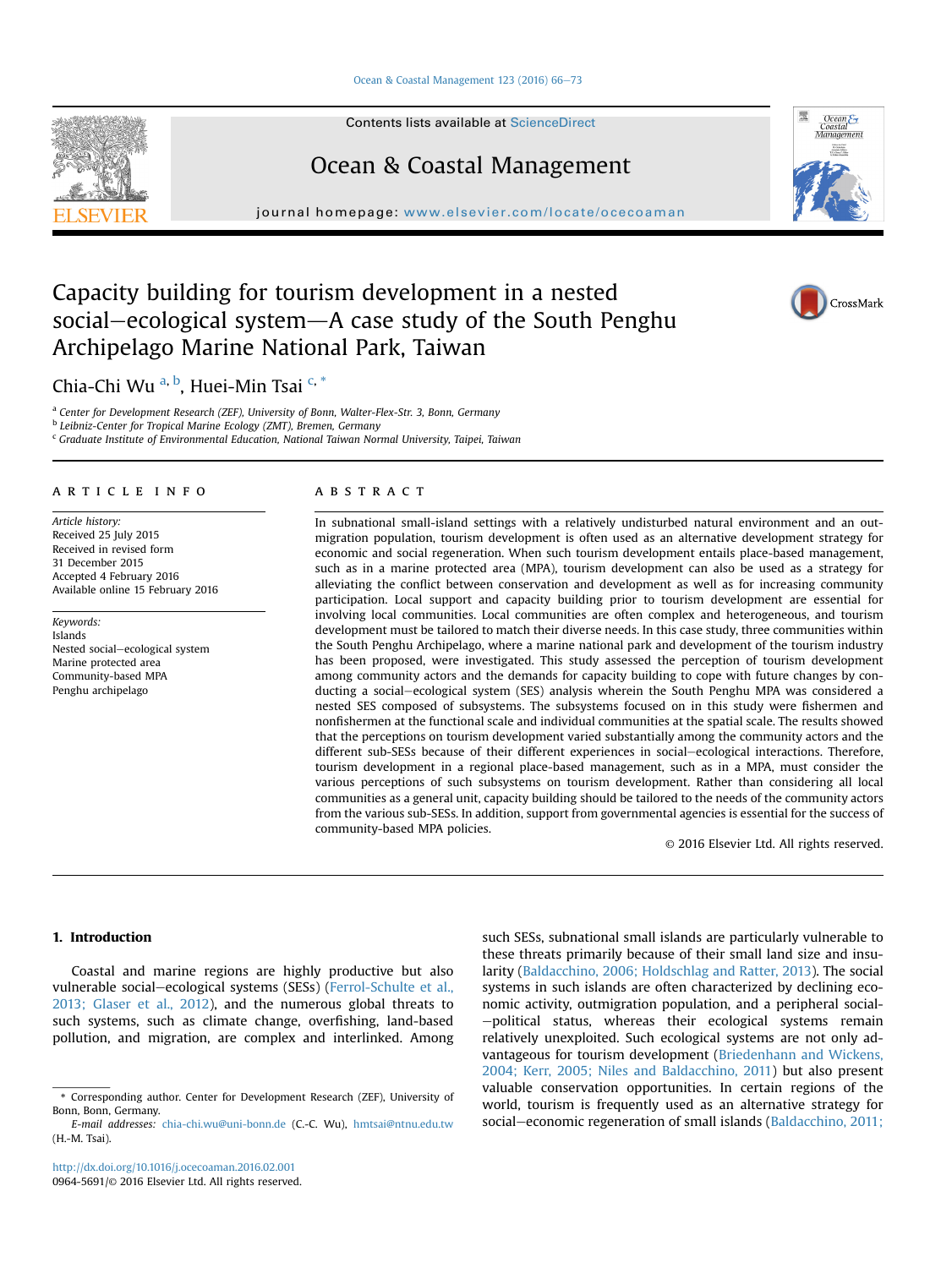Cinner et al., 2009). Tourism generates job opportunities on the islands, which can reduce outward migration. Moreover, tourism may increase the income level, thus improving the livelihood of local communities. In the case of the South Penghu Archipelago, tourism is also considered a strategy for reducing the conflict between conservation and development because a marine protected area (MPA), in the form of a marine national park, and tourism development have been proposed in this region (Marine National Park Headquarters, 2010).

Glaser et al. (2012) stated that a SES ''is a complex, adaptive system consisting of a biogeophysical unit and its associated social actors and institutions. The spatial or functional boundaries of the system delimit a particular ecosystem and its problem context.'' An MPA can be understood as a linked social–ecological system with a defined geographical boundary (Pollnac et al., 2010); its institution is a place-based management that regulates social and ecological interactions by restricting access to the marine natural resources in the focal region (Hilborn, 2012, p. 106; Jentoft et al., 2007). Tourism is often developed as a strategy to compensate the local communities for such restrictions. For example, fishermen can engage in tourism activities to compensate for losses caused by the limited access to fish (Charles and Wilson, 2009; Gjertsen and Niesten, 2010; Goodwin and Roe, 2001; Kelleher, 1999; McCay and Jones, 2011; Oracion et al., 2005, p. 2; Strickland-Munro et al., 2010; Walpole and Goodwin, 2001). Moreover, the general community members can generate income from tourism (Fabinyi, 2010; Walpole and Goodwin, 2001). The income earned through the tourism industry can instill in the local communities a sense of pride in their environment as well as highlight the connection between tourism and their livelihood. This relationship can be developed substantially to facilitate the success of the MPA (Agardy, 1993). In addition, the support and involvement of local communities in the tourism industry would bring in traditional knowledge and culture, which enriches the quality of the tourism experience (Jamal and Stronza, 2009; Muganda et al., 2013). However, tourism development without the participation of the local communities may contribute little to the local people (Aref and Ma'rof, 2009; Moscardo, 2008; Clark and Tsai, 2012; Tsai and Hong, 2014) and may undermine local livelihoods and threaten the effectiveness of the MPA policy.

To enhance community participation in tourism management, not only should capacity building involve local communities in the business but the communities must also adapt to the change generated by the new regulations (Aref and Ma'rof, 2009; Mason and Cheyne, 2000; Moscardo, 2008). Therefore, tourism development as a strategy for social-economic regeneration and communal participation in the MPA should focus on capacity building rather than tourism development itself. Moreover, the local communities' perceptions on capacity building and their willingness to adapt to the changes caused by tourism development must be understood prior to the development (Mason and Cheyne, 2000). In addition, although members of local communities in the focal region are usually considered justifiable actors in tourism development (Haukeland, 2011; Jamal and Stronza, 2009; Muganda et al., 2013), they are not a general unit but a complex and heterogeneous composition whose constituents may differentially interact with the marine ecosystems. As Ostrom and Cox (2010) pointed out, the dynamics of structured SESs are different and may be influenced by interventions differently. Therefore, the MPA and tourism development-driven transformation of local communities may differentially affect the local communities. Hence, capacity building that satisfies the different needs of these communities is essential (Wu, 2013; Wu and Tsai, 2014).

This study investigates the perceptions of different community actors within the focal SES and assesses their capacity for tourism development in the South Penghu islands, where a marine national park has been proposed. A nested SES concept that considers the focal SES as a composition of its subsystems on functional and spatial scales was applied, and interviews were conducted.

#### 1.1. Case study area

The Penghu Archipelago, also known as the Pescadores ("fishermen" in Portuguese) consists of nearly 90 islands with a total land area of approximately 127 sq. km and coastline totaling nearly 320 km. The islands are spread across the middle of the Taiwan Strait (23°47'-23°12' N, 119°19'-119°43' E) over a region spanning 60 km long (north-south) and 40 km wide (east-west) (Tsai, 2009).

The focal region of this study is located in the south of the Penghu Archipelago (Fig. 1) and is approximately 30 km from Magong, the capital city of Penghu County, and nearly 50 km from Taiwan's closest port. The islands in the focal region, with a total land area of nearly 3.7 sq. km, are spread over a region of approximately 355 sq. km. Four main islands-Xiyuping, Dongyuping, Xiji, and Dongji-and many small islets and wave-swept rocks are present in this region, which is part of the Wangan Township of Penghu County.

#### 1.2. Population and economy

People inhabiting the islands in the focal region were attracted by the abundant fishing resources in the surrounding waters and settled in these islands around the 18th century (Hsu, 2008). The population in this region peaked in the 1960s and has been declining rapidly since 1970, akin to the migration pattern of entire Penghu Archipelago. This decline can be attributed to the decreasing fishing resources in the waters surrounding the archipelago and the high labor demand in Taiwan's main island following industrialization and urbanization in the middle of the 20th century (Cheng, 2010; Hsu, 2005, 2008; Yin, 1969). Moreover, the limited land area and remoteness of the islands of the focal region made the living condition harsher than that in the other islands of the archipelago. Xiji has been uninhabited ever since the local residents sought assistance from the government and were relocated to Magong in 1978 (Hsu, 2008). Furthermore, the government conducted a survey to gauge the willingness of the many island communities in the archipelago, including those in the other three communities in this focal region, to relocate. Most communities decided to stay on their home island (Hsu, 2005). However, the year-round population declined. On Xiyuping, Dongyuping, and Dongji, the registered population<sup>1</sup> in 2010 was 244, 608, and 264, respectively, but only a few dozen residents<sup>2</sup> live year round on each island (Table 1). However, people who have obtained a new resident registration certificate and have settled elsewhere continue to be recognized as community members of the islands. Irrespective of whether their registrations are on the islands, many members of this "travel-out" population are fishermen who frequently travel to this focal region for fishing. Many others who are not fishermen return to their islands only a few times each year,

 $1$  According to the Household Registration Act of Taiwan, every individual must obtain a registration certificate made on a household basis in a jurisdictional area (township, city, or district). Official demographic data (i.e., the "registered population") is based on this registration data. The law states that individuals must update their registration within 3 months of a change in their residence, but it is not strictly enforced, meaning that an individual may be registered in one location but reside in another.

 $2$  Resident population here refers to the actual number of people who live in the specified location.